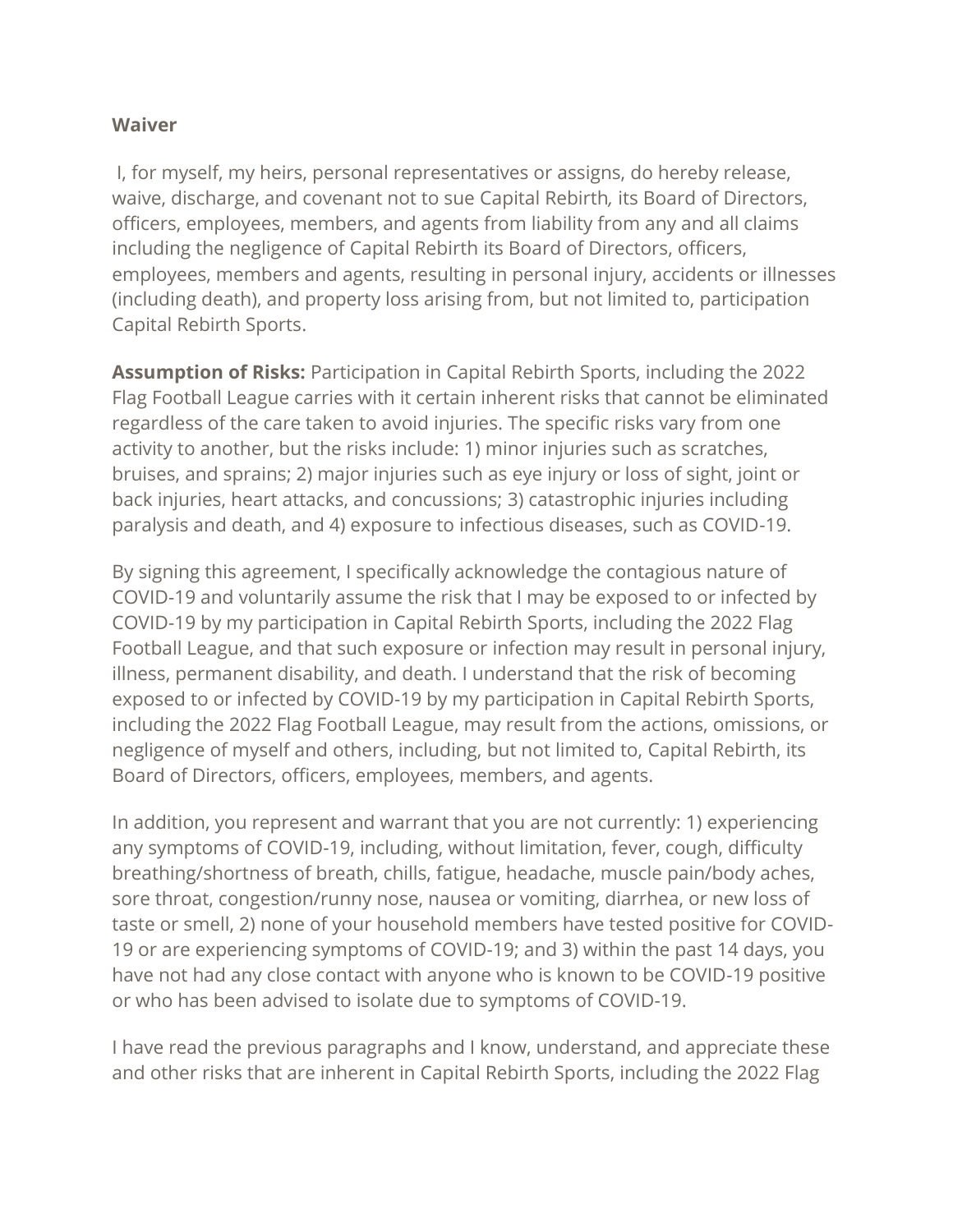Football League. I hereby assert that my participation is voluntary and that I knowingly assume all such risks.

**Indemnification and Hold Harmless:** I also agree to INDEMNIFY AND HOLD Capital Rebirth HARMLESS from any and all claims, actions, suits, procedures, costs, expenses, damages, and liabilities, including attorney's fees, brought as a result of my involvement in the activity and to reimburse them for any such expenses incurred.

**Severability:** The undersigned further expressly agrees that the foregoing waiver and assumption of risks agreement is intended to be as broad and inclusive as is permitted by the law of the Commonwealth of Pennsylvania and that if any portion thereof is held invalid, it is agreed that the balance shall, notwithstanding, continue in full legal force and effect.

**Acknowledgment of Understanding:** I have read this waiver of liability, assumption of risk, and indemnity agreement, fully understand its terms, and understand that I am giving up substantial rights, including my right to sue. I acknowledge that I am signing the agreement freely and voluntarily, and intend by my signature to be a complete and unconditional release of all liability to the greatest extent allowed by law.

# **COVID GUIDELINES:**

- Vaccinated players, officials, and spectators will not be required to wear masks.
	- If a vaccinated player would like to continue to wear a mask, they're more than welcome to.
- Unvaccinated players are encouraged to wear masks if unable to social distance six feet or more from others.
- Players should adhere to the "No Touch Rule" meaning no handshakes or high-fives before or after games with the opposing team or officials.
- **.** If any participant is having COVID-like symptoms or was exposed to someone with COVID in the last 14 days, please stay home.
	- Please refer to the **[CDC website](https://www.cdc.gov/coronavirus/2019-ncov/symptoms-testing/symptoms.html)** for clarification on COVID symptoms.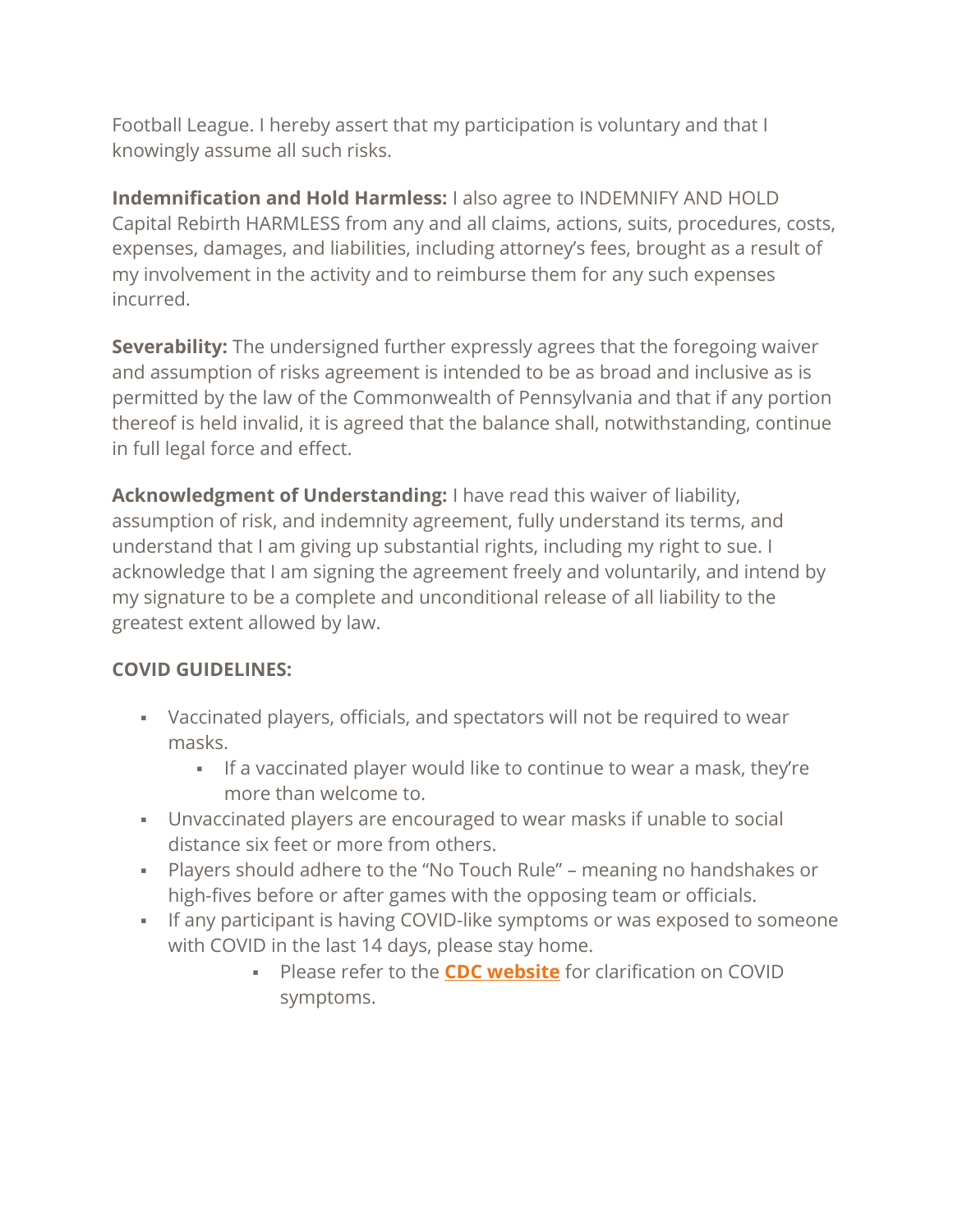# **GAME FORMATS AND GUIDELINES:**

- 1. Prior to start of the game. Home team has the choice to call coin flip. DEFER TO THE SECOND HALF, TAKE THE BALL, OR DEFENSE
- 2. The ball will be placed on the 5-yard line to start the game, half or after a score.
- 3. FIRST DOWNS: One first down can be achieved by passing mid field, the ball and a flag must cross the mid field line, Once you pass mid field and have been awarded a first down, you cannot pass that same line again for another during that drive
- 4. Duration of games is two 20-minute halves. First half is a running clock. One time out per half per team, if timeout is not used in the first half it will carry over to the second half for a total of two-time outs per game.
- 5. Within the last 2 minutes (2-minute warning) of regulation in the second half ONLY of the game. Time will stop on any change of possession. Time will resume and continue to run after the snap of the first down preceding any change of possession. Time stops on incompletion and out of bounds during last two minutes of the second half.
- 6. When the schedule is completed and posted prior to the start of the first weekend of the season. It is the responsibility of that team to check and review any conflicts they may have with those dates and times they are scheduled for, as the given schedule is final.
- 7. Each team member on the field must wear uniform provided by league.
- 8. Number of players on the field for any team is 7 players
- 9. 2 offensive players are ineligible receivers and can't wear flags (Competitive League Only)
- 10.OVERTIME- Game rules apply
	- 1. Each team gets 4 downs starting at 10-yard line
	- 2. Each team must go for 2 points from 5-yard line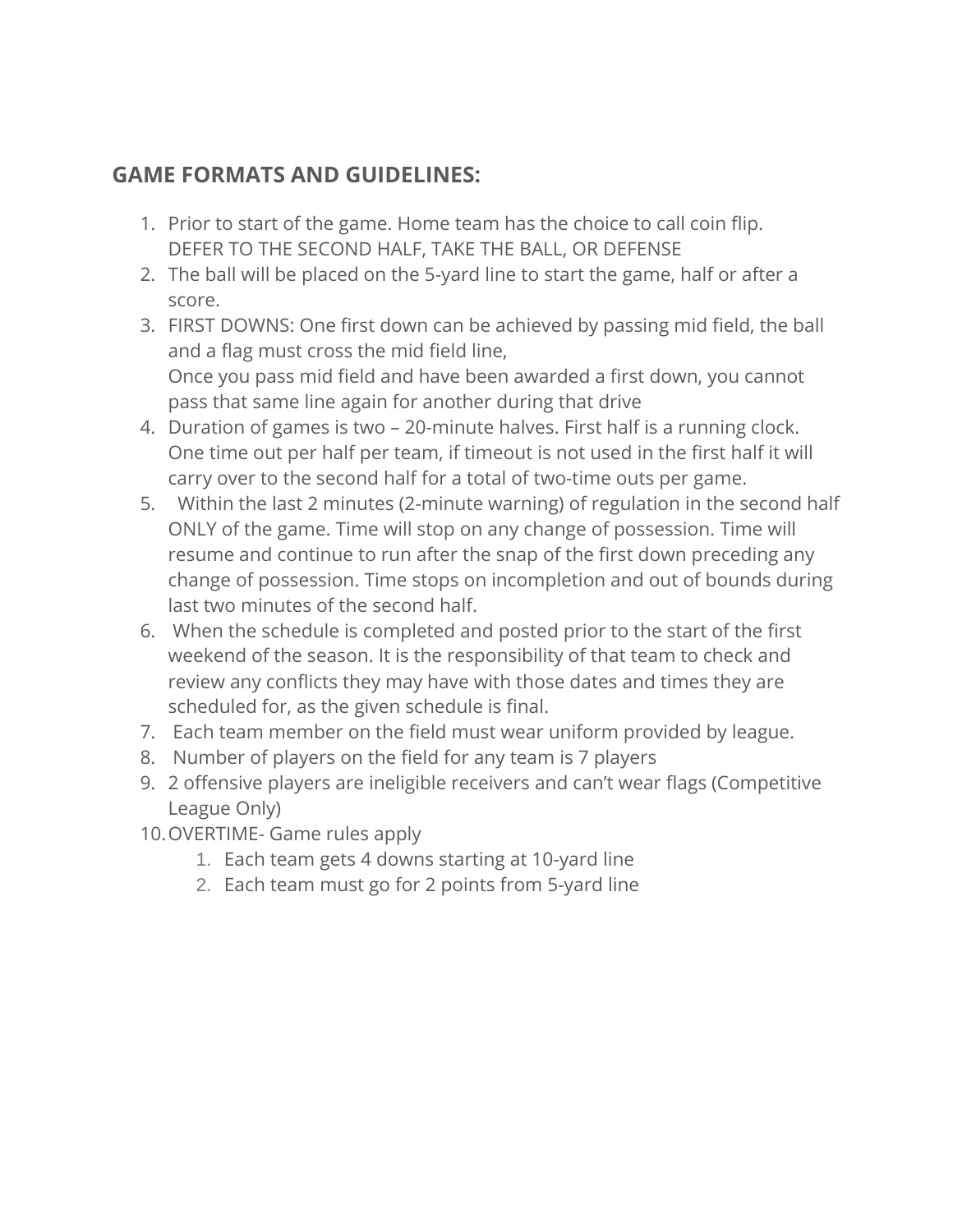## **SCORING**

#### **Recreational League Rules:**

Ball and flags must both cross the plain of the goal line. Touchdown is worth 7 points.

## **Competitive League Rules:**

Touchdown is worth 6 points. Extra point throwing is 2 points, running is 1 point. Safety is worth 2 points.

#### **OFFENSIVE**

- 1. Delay of game- 5 yards
- 2. Illegal motion- 5 yards
- 3. Block in the back- 5 yard
- 4. Offsides offense- 5 yards
- 5. Holding- 5 yards from line of scrimmage
- 6. Flag guard/stiff arm- 5 yards loss of down
- 7. Offensive interference- 5 yards
- 8. Illegal forward pass- 5 yards loss of down

#### **DEFENSIVE**

- 1. INT is live (Competitive League Only)
- 2. Holding- 5 yards
- 3. Tackling- 5 yards
- 4. Defensive interference- spot foul automatic first
- 5. Push out of bounds- 10 yards automatic first offense, 2nd offense is EJECTION
- 6. Roughing the passer- 5 yards automatic first Personal Foul
- 7. Offensive and defensive unnecessary roughness/personal foul- 5 yards
- 8. Aggressive running- 5 yards
- 9. Stripping of the ball (Competitive League Only)
- 10.Three (3) Yard bump will be permitted ( **at the line of scrimmage only** ) but no forcing out of bounds and no hands to the face, result for such penalty will follow